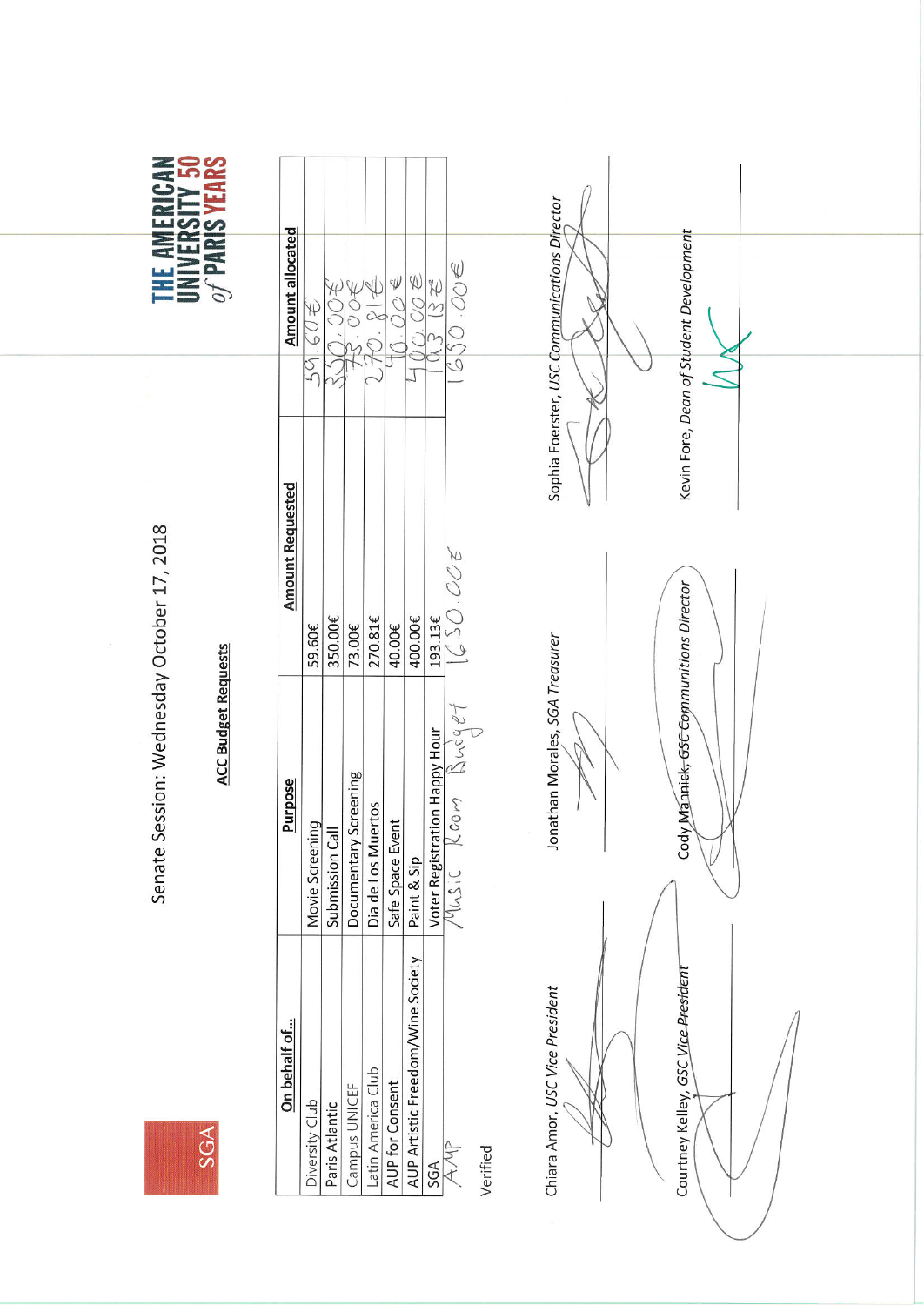## **October 17, 2018 SGA Senate Minutes**

Taken by GSC Communications Director Zoey Mannick

- **12:10** Attendance taken, Senate begins
- **12:12** Safia on Amex Booking
	- Amex bookings- Book both with the AMEX and submit a form online, keep Safia in the loop
- 12:13 Chris on Thanksgiving
	- Read speech about the history of Thanksgiving and why the name should be changed
	- Questions
		- Hasn't the holiday connotation changed since its forming?
		- The change of the name doesn't change the holiday, so why change the name?
		- In what ways are you going to bring awareness other than just changing the name?
		- Would it be more powerful to keep the name and educate during the event?
		- Wouldn't everyone outside of this group call it Thanksgiving still?
		- Since the connotation of Thanksgiving has already changed, why is calling the event Thanksgiving so bad, is it more like a PR move where you do the littlest amount to seem like you are doing a lot?
		- Do you honestly believe that students go to Thanksgiving thinking about the history?
		- Why does the name create such a negative connotation?
		- How many people are planning this event?
		- What exactly are we voting on?

Vote- 4 yay, 3 no 8 obstanded

**12:40 —** Events Committee Presentation

- Design workshop-today
- Global Talent photo shoot-Thursday
- **12:42** ACC Presentation and Budget Requests
	- **●** Diversity Club Movie Screening- 59.60
		- Halloween themed movie night, proposal is for food
		- Questions: you have rights for the movie? yes

Motion made, seconded, passed

• Paris Atlantic Call for Submissions-  $\frac{350.00}{ }$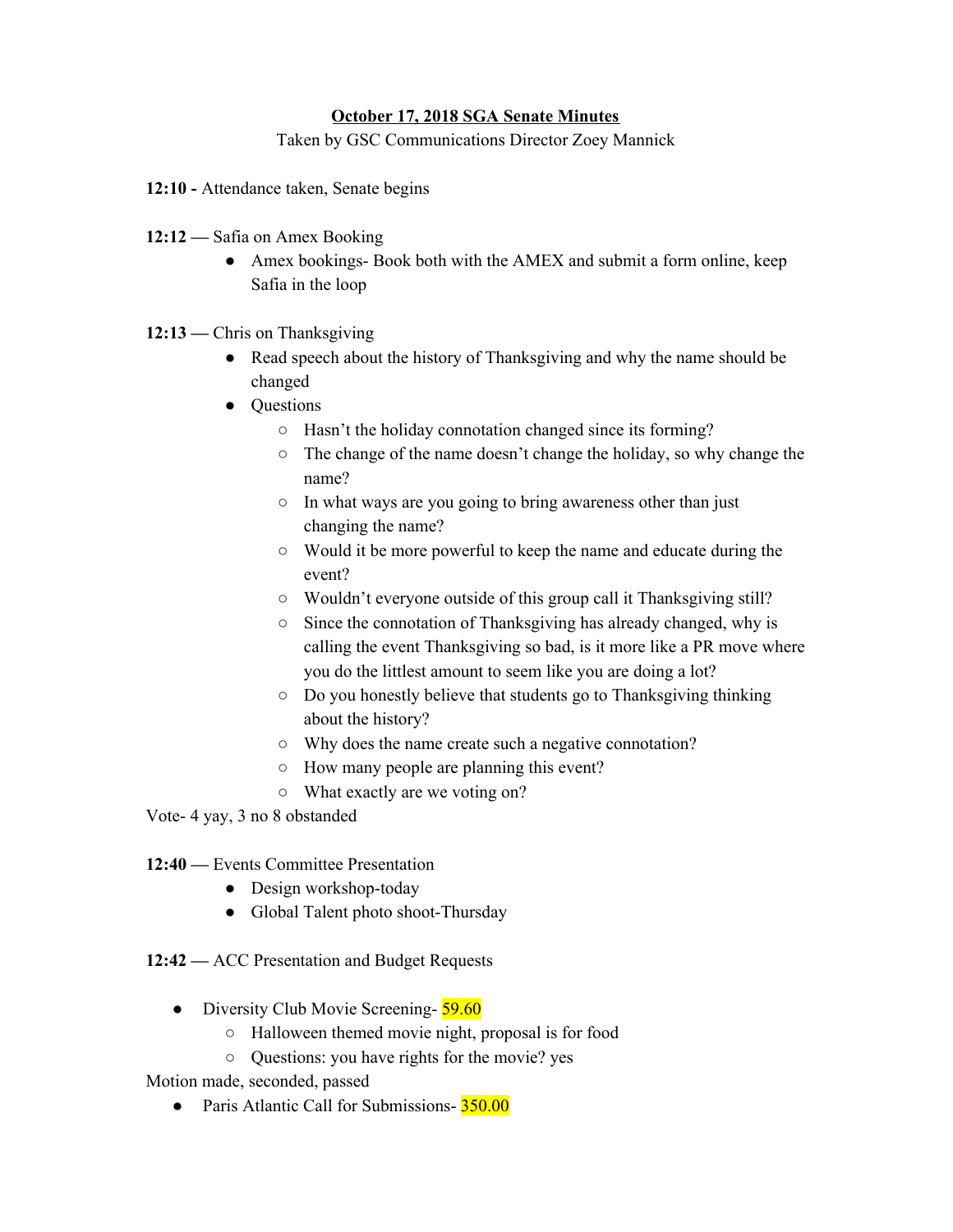- The event will be for promotion of the publication, it will be a party
- Questions: When is the party? November 8th possibly in the AMEX
- How many additions do you produce each year? Just one
- When is it published? Spring
- How many people will come? Hopefully everyone in the arts degree
- Will there be enough food and drinks? Basing the number off the launch party
- You expect 100 people? Yes but in and out

Motion made, seconded, motion passed

- Campus UNICEF Documentary-  $73.00$ 
	- Event to raise awareness

Motion made, seconded, motion passed

- $\bullet$  Dia de Los Muertos  $270.81$ 
	- November 8th event to celebrate the event with traditional food
	- Questions: What is the cushion amount for?- just in case something is more expensive

Motion made, seconded, motion passed

- AUP for Consent Safe Space Event- 40.00
	- Event for opening up for survivors to speak their stories, amount is for snacks
	- Questions: When is the event? the 22nd

Motion made, seconded, motion passed

- Paint & Sip  $-400$ 
	- Expecting 30 people for this event, for canvases and wine
	- Questions: How many people can go? 30 max
	- Can you go and not wine taste? yes

Motion made, seconded, motion passed

- Voter Registration Happy Hour 193.13
	- Event happened on the 4th, the President's office paid for half the event
	- Question- Why the double tax state on the budget? Alcohol vs non alcohol

Motion made, seconded, motion passed

- AMP Budget- 1650.00
	- 2 weeks ago this was discussed, brief recap
	- Questions: If the damage was done by humility can you add a humidifier

Motion made, seconded, motion passed

**13:01-** Ambassador Speaker Series

- Will feature foreign ambassadors will come and talk about soft and hard power, President office is co-sponsoring
- Questions: (comment) seems really interesting for the students
- Do you have speakers in mind and have they confirmed? No not yet but first funding is needed

If you have questions, please contact Courtney

**13:07-** 'World in 2019' Gala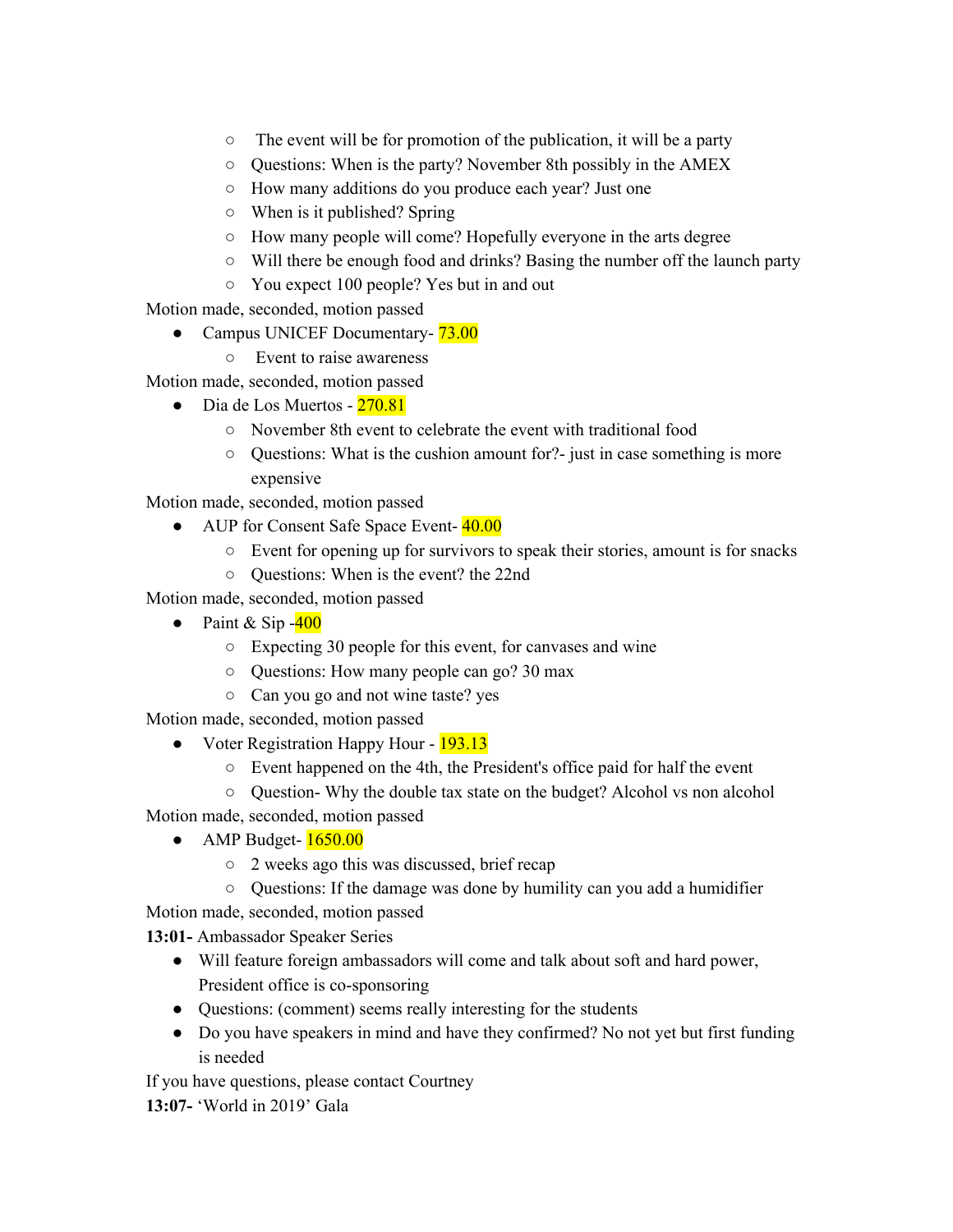- Get industry leaders and professors together to talk about where they see the world going in 2019, many different departments involved, networking event as well
- Questions: Nothing

**13:08-** Senior Rep/Open Positions

- Clarifications on open positions, council decided not to go forward with a person who was interested in an open positions, clarified the constitution about the fact that it is up to the councils to bring people to senate to vote on
- Questions: We didn't understand why the Senior rep wasn't brought in but Grad rep is. Seve did apply but for a different position, when an opening was created by resignation, GSC nominated Seve. The senior was late on the app and decided not to go forward with the candidate and leave it to a vote in the Spring

**13:16-** Voting in Grad Rep: Seve Loudon

• Ran for GSC VP, he believes that GSC asked him into this position because of this but knows he can meet the requirements for the position and make a difference

Motion made, seconded, motion passed

**13:19** -Re-opened conversation about changing the name for Thanksgiving Motion to reconsider, second, passed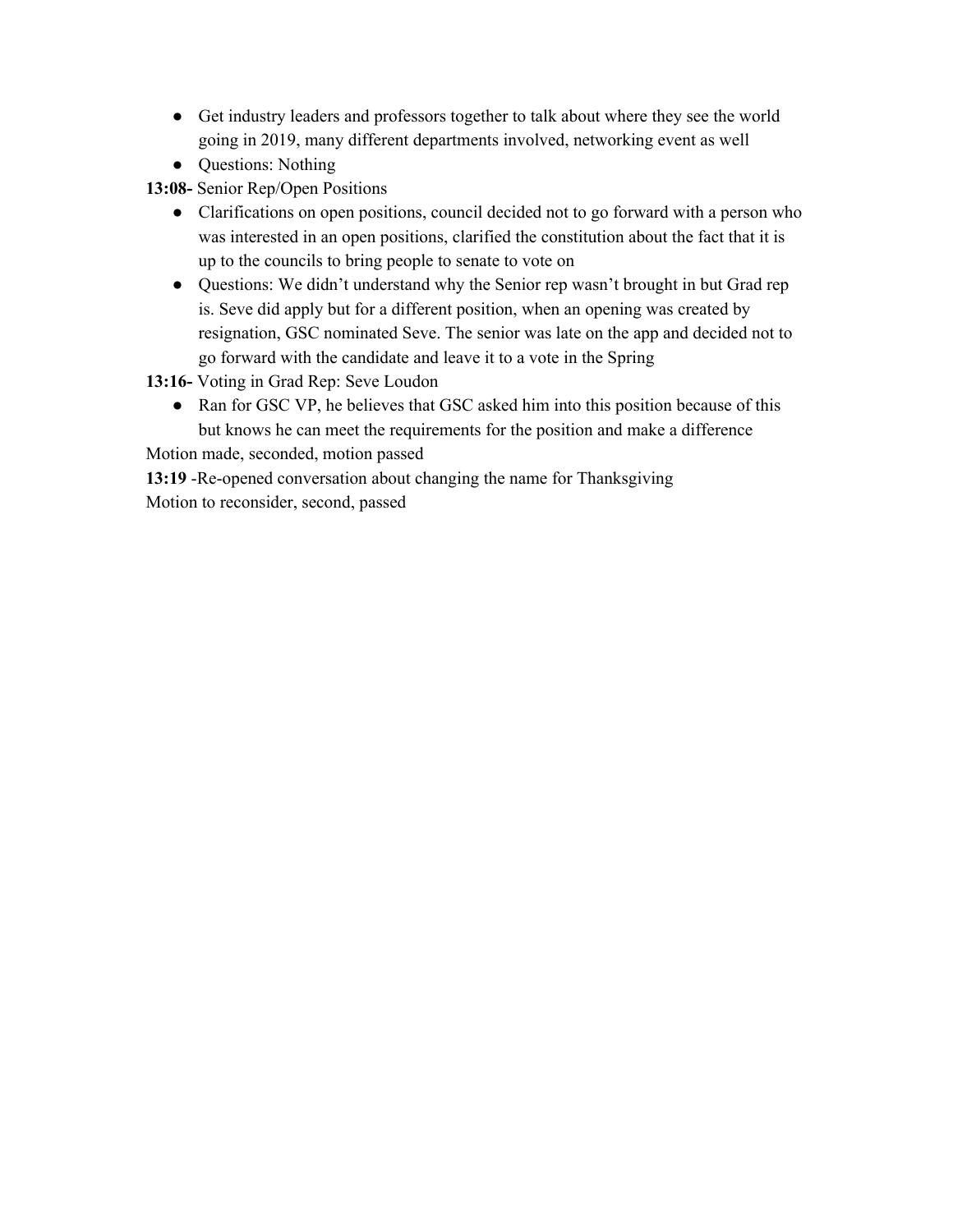## **SENATE FALL 2018 ATTENDANCE SHEET — Present = X (12:10) ; Late (12:11-12:20) ; Absent = AB (after 12:20) ; Excused late/absence = EX (cultural program, immigration)**

| <b>Department</b>                              | <b>Senator</b>       | 12<br>/9                        | 19<br>/9           | 26/<br>9           | 3/1<br>$\mathbf 0$        | 10<br>/1<br>0 | 17<br>/1<br>$\mathbf 0$ |  |  |  | <b>TOTAL AB</b><br>(excluding<br>excused) | <b>TOT</b><br><b>AL</b><br><b>LATE</b> |
|------------------------------------------------|----------------------|---------------------------------|--------------------|--------------------|---------------------------|---------------|-------------------------|--|--|--|-------------------------------------------|----------------------------------------|
| <b>Art History/Fine Arts</b>                   | Khalid<br>Elaggan    | L                               | $\pmb{\mathsf{X}}$ | $\pmb{\mathsf{X}}$ | EX                        |               | $\pmb{\mathsf{X}}$      |  |  |  |                                           |                                        |
| Comparative<br>Literature                      | Rebecca<br>Herr      | N/<br>$\boldsymbol{\mathsf{A}}$ | N/<br>A            | N/<br>A            | $\bar{\mathbf{x}}$        |               | $\pmb{\mathsf{x}}$      |  |  |  |                                           |                                        |
| <b>Computer Science</b>                        | Hussain<br>Alibrahim | $\pmb{\chi}$                    | $\pmb{\mathsf{x}}$ | $\pmb{\mathsf{x}}$ | $\pmb{\mathsf{x}}$        |               | X                       |  |  |  |                                           |                                        |
| <b>Economics</b>                               | Amelia<br>Mayberry   | $\pmb{\mathsf{x}}$              | $\pmb{\chi}$       | $\pmb{\chi}$       | $\pmb{\mathsf{x}}$        |               | $\pmb{\times}$          |  |  |  |                                           |                                        |
| <b>Film Studies</b>                            | Jamie<br>Nyqvist     | N/<br>$\boldsymbol{\mathsf{A}}$ | N/<br>$\mathsf A$  | $\mathsf{X}$       | $\boldsymbol{\mathsf{X}}$ |               | $\pmb{\mathsf{X}}$      |  |  |  |                                           |                                        |
| <b>French &amp; Modern</b><br><b>Languages</b> |                      | N/<br>Α                         | N/<br>A            | N/<br>A            |                           |               | N/<br>Α                 |  |  |  |                                           |                                        |
| Gender, Sexuality, &<br><b>Society</b>         | Dhouha<br>Djerbi     | $\pmb{\mathsf{x}}$              | $\pmb{\mathsf{x}}$ | $\pmb{\times}$     | $\pmb{\times}$            |               | EX                      |  |  |  |                                           |                                        |
| Global<br><b>Communications</b>                | Thomas<br>Lopez      | $\boldsymbol{\mathsf{x}}$       | X                  | X                  | $\pmb{\mathsf{x}}$        |               | N/<br>Α                 |  |  |  |                                           |                                        |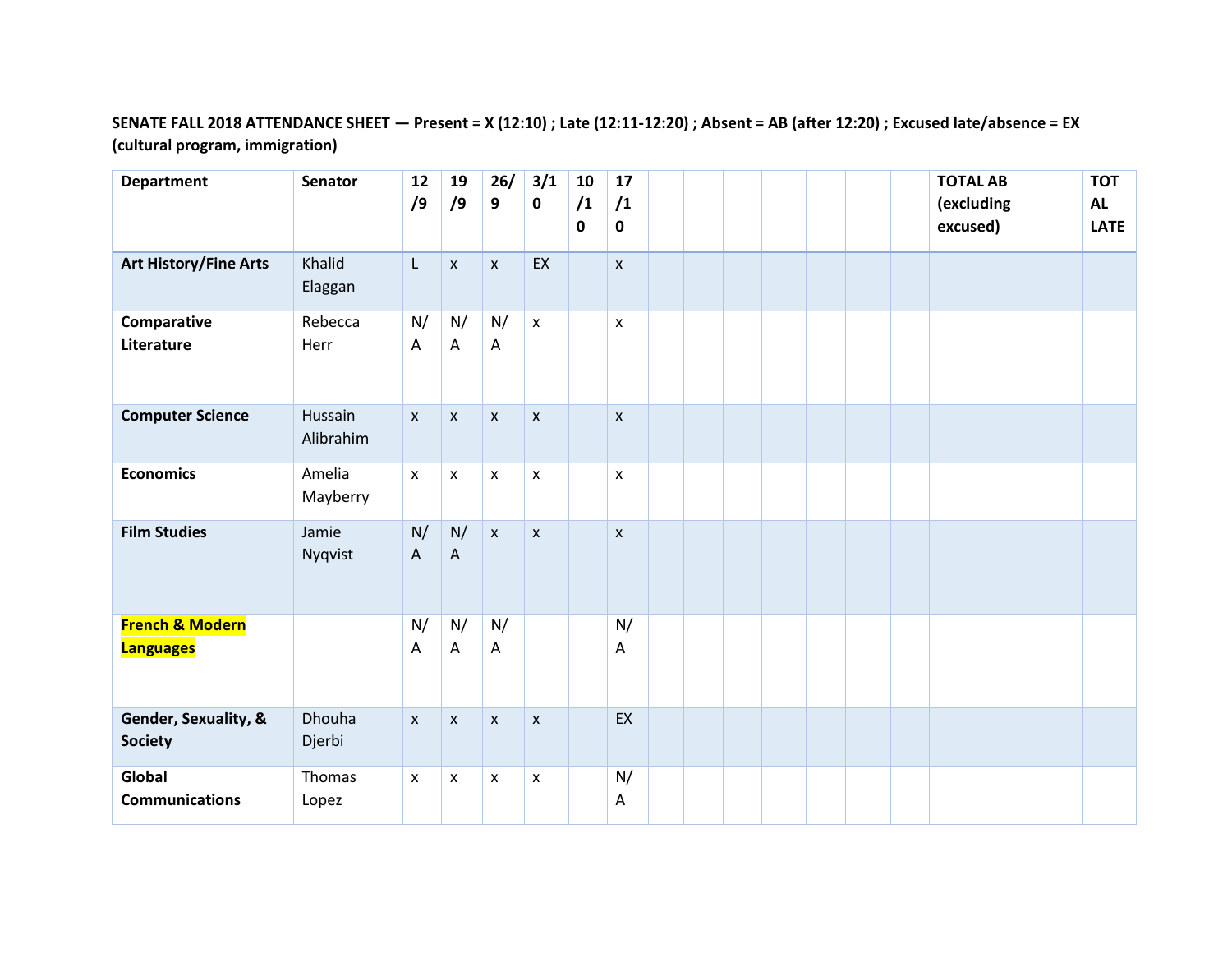| <b>History</b>                          | Oliver Henry       | $\pmb{\mathsf{X}}$              | $\pmb{\mathsf{X}}$              | $\mathsf X$        | $\pmb{\mathsf{X}}$              | $\pmb{\mathsf{x}}$              |  |  |  |  |  |
|-----------------------------------------|--------------------|---------------------------------|---------------------------------|--------------------|---------------------------------|---------------------------------|--|--|--|--|--|
| <b>Int'l Business</b><br>Administration | Patrick Nizio      | $\pmb{\mathsf{X}}$              | $\pmb{\mathsf{x}}$              | $\pmb{\mathsf{X}}$ | $\mathsf X$                     | $\pmb{\mathsf{X}}$              |  |  |  |  |  |
| Int'l & Comparative<br><b>Politics</b>  | Kevin Shen         | $\pmb{\mathsf{x}}$              | $\mathsf X$                     | $\mathsf X$        | $\boldsymbol{\mathsf{X}}$       | $\pmb{\mathsf{x}}$              |  |  |  |  |  |
| Philosophy                              |                    | N/<br>A                         | N/<br>$\boldsymbol{\mathsf{A}}$ | N/<br>A            | N/<br>$\boldsymbol{\mathsf{A}}$ | N/<br>$\boldsymbol{\mathsf{A}}$ |  |  |  |  |  |
| Psychology                              | Frances Eby        | $\mathsf X$                     | $\mathsf X$                     | $\mathsf X$        | $\mathsf X$                     | EX                              |  |  |  |  |  |
| Freshman                                | Chris Turner       | $\mathsf{N}/$<br>$\mathsf A$    | N/<br>$\boldsymbol{\mathsf{A}}$ | $\mathsf X$        | $\pmb{\mathsf{x}}$              | $\pmb{\mathsf{x}}$              |  |  |  |  |  |
| Sophomore                               | Olivia<br>Jenkins  | N/<br>$\mathsf A$               | N/<br>$\boldsymbol{\mathsf{A}}$ | $\mathsf X$        | $\pmb{\mathsf{x}}$              | $\pmb{\mathsf{x}}$              |  |  |  |  |  |
| Junior                                  | Mary<br>Layman     | N/<br>$\boldsymbol{\mathsf{A}}$ | N/<br>$\boldsymbol{\mathsf{A}}$ | N/<br>A            | $\bar{\mathbf{x}}$              | $\pmb{\mathsf{x}}$              |  |  |  |  |  |
| <b>Senior</b>                           |                    | N/<br>$\mathsf A$               | N/<br>$\mathsf A$               | N/<br>$\mathsf A$  | N/<br>$\mathsf A$               | N/<br>$\boldsymbol{\mathsf{A}}$ |  |  |  |  |  |
| <b>Visiting</b>                         | Thomas<br>Jamrozik | N/<br>A                         | N/<br>$\boldsymbol{\mathsf{A}}$ | N/<br>A            | N/<br>$\boldsymbol{\mathsf{A}}$ | $\pmb{\times}$                  |  |  |  |  |  |